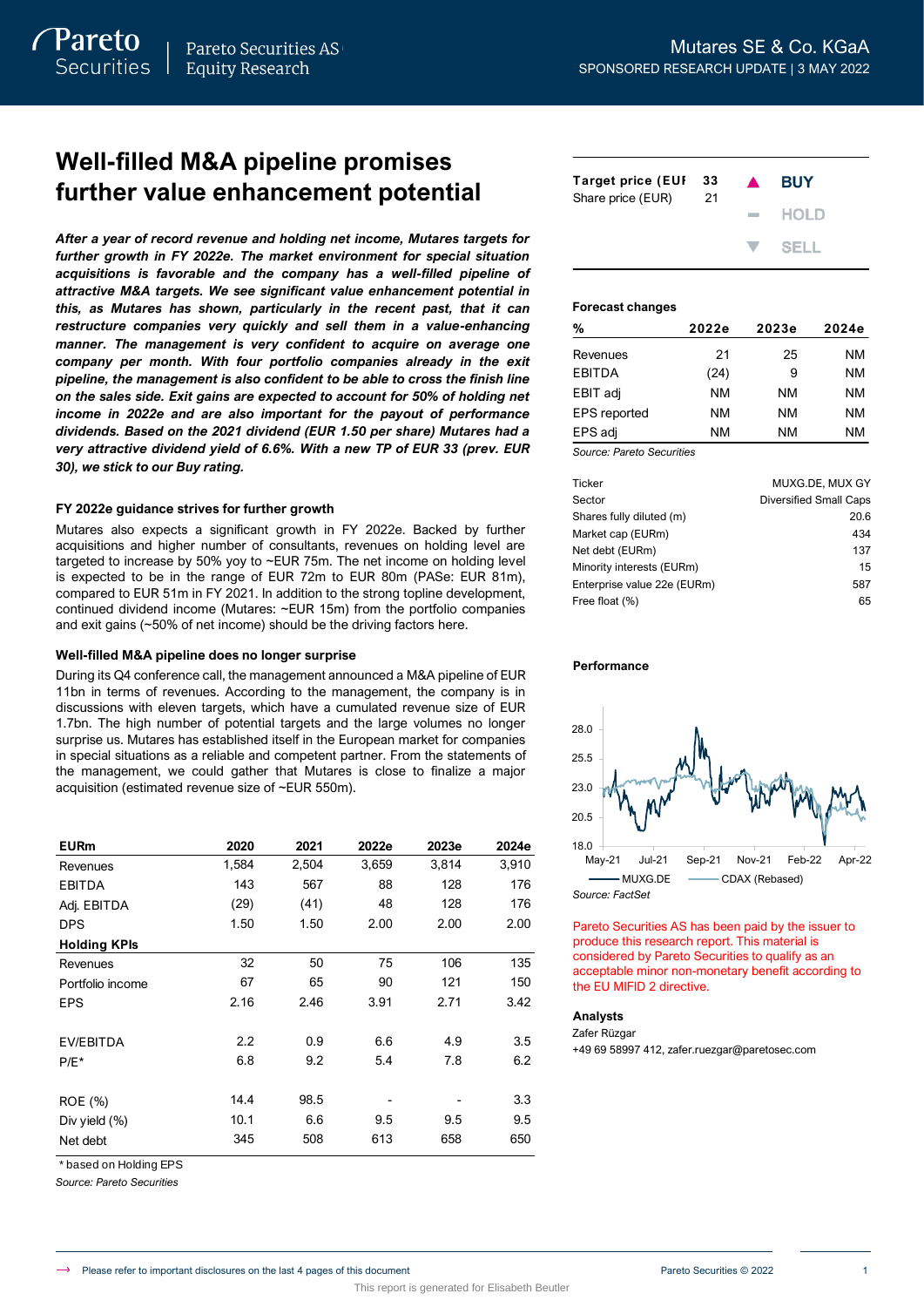# **Review Q4/FY 2021**

Backed by its strong M&A activities, holding revenues in Q4 significantly increased by 67% yoy to EUR 14.9m. In FY 2021, holding revenues increased by 58% yoy to EUR 50.5m and is thus in line with the company's target of EUR 50m. The revenues on holding level consist of consulting fees, charged by Mutares to its portfolio companies for operational and consulting services. The number of consultants in 2021 increased to 95 from 70, also due to the increased number of portfolio companies. At the end of 2021, Mutares had 23 portfolio companies, compared to 20 in 2021.

**Portfolio income on holding level**



*Source: Mutares, Pareto Securities*

Mutares' portfolio income, which in addition to the revenues also includes the dividend payments of the portfolio companies, remained stable at EUR 64.9m (2020: EUR 66.5m). However, the net income, which is decisive for the dividend payment to the shareholders, improved significantly by 52% yoy to EUR 50.7m (PASe: EUR 50.4m). Thus, net income on holding level amounted to 2% of group revenues (EUR 2.5bn), and in-line with Mutares' longterm target.



**Net income on holding level**

*Source: Mutares, Pareto Securities*

This report is generated for Elisabeth Beutler

P&L figures on consolidated level were highly impacted by the brisk M&A activities, as expected. Group revenues increased by 58% yoy to EUR 2.5bn. According to our calculation, organic revenue growth was only ~2% yoy. Group reported EBITDA almost quadrupled to EUR 567m. However, this was driven by the acquisition related one-off gains (bargain purchase) in the amount of EUR 693m (2020: EUR 208m). The adj. EBITDA (excl.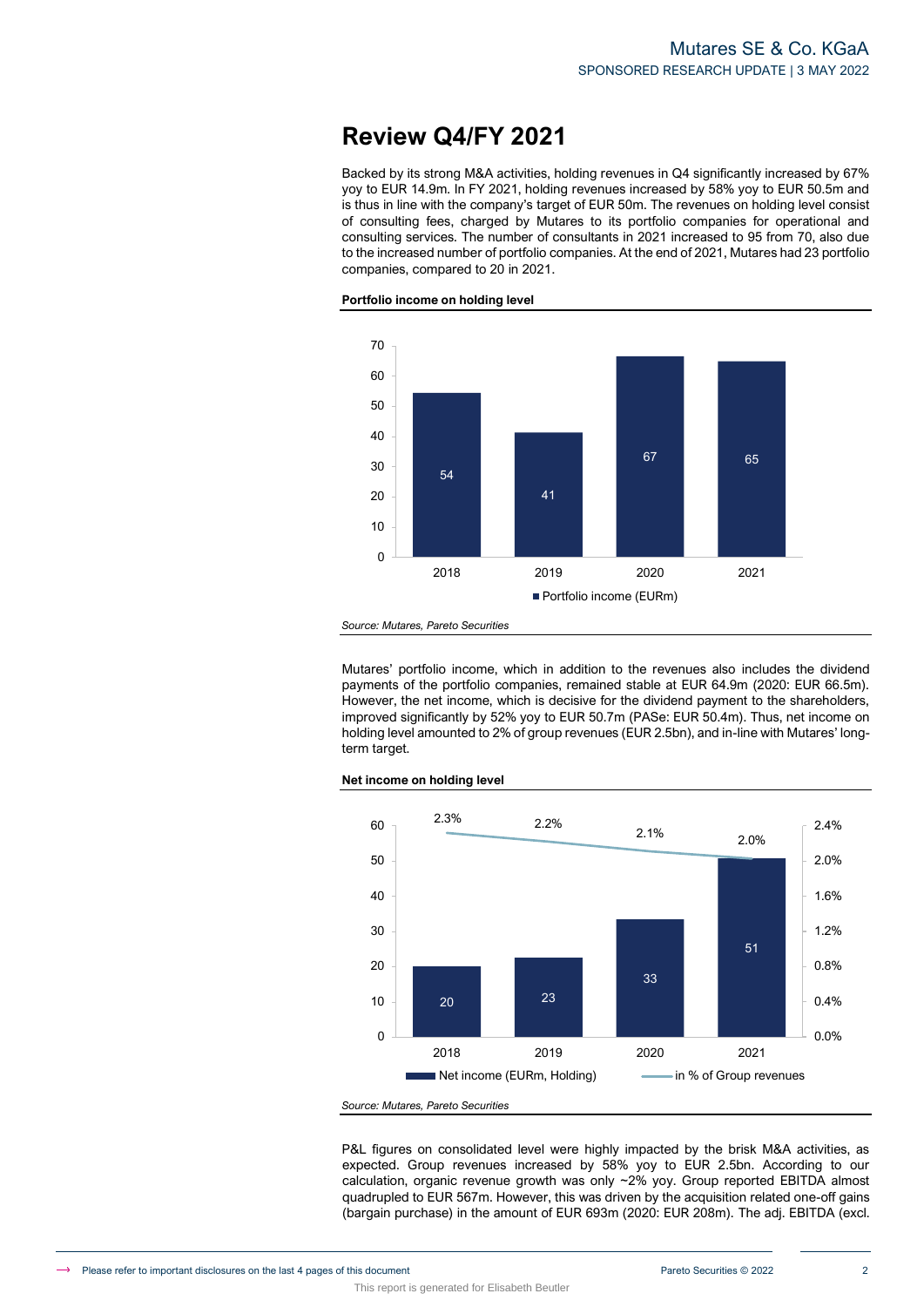# Mutares SE & Co. KGaA SPONSORED RESEARCH UPDATE | 3 MAY 2022

bargain purchases, restructuring costs and exit gains) deteriorated to EUR -41.3m, compared to EUR -28.8m in 2020. At first glance, this can be interpreted as an operational deterioration. However, the development reflects the nature of Mutares' business model and the company's strong acquisition activities in 2021. Newly acquired companies are usually loss-making and thus burden the operating EBITDA on consolidation.

For FY 2021, Mutares intends to pay out a dividend of EUR 1.50 per share, of which 0.50 EUR per share is to be considered as a performance dividend. Bear in mind, that Mutares had sold in 2021 six portfolio companies and generated exit gains of EUR 25.6m. Benefitting from the distributions of its portfolio companies, Mutares has a continuous dividend pay-out to its shareholders with very attractive yields.

## **Very attractive dividend yield**



*Source: Mutares, Pareto Securities*

# **Transactions so far this year**

Mutares' acquisition dynamic continues at a high level. In 2022, Mutares has announced four acquisitions and is thus in line with its own target of announcing one acquisition per month.

|                                     |        | Type of     |             |                             |                                                                                               |                  | <b>Bargain</b>     |
|-------------------------------------|--------|-------------|-------------|-----------------------------|-----------------------------------------------------------------------------------------------|------------------|--------------------|
| Company name                        | HQ     | transaction | acquisition | <b>Segment</b>              | <b>Business</b>                                                                               | <b>Revenues</b>  | purchase*          |
| Vallourec Bearing Tubes (VBT)       | France | Acquisition | Platform    | Engineering &<br>Technology | Producer of seamless high precision tubes                                                     | EUR 50m          | EUR <sub>20m</sub> |
| Allegheny Technologies Incorporated | UK     | Acquisition | Platform    | Engineering &<br>Technology | Supplier of forged and machined products                                                      | EUR 80m          | EUR <sub>20m</sub> |
| Polar Frakt                         | Norway | Acquisition | Add-on      | Goods &<br>Services         | Logistics company specializing in the transportation<br>of goods from Oslo to northern Norway | $<$ EUR 10 $m$ * | $<$ EUR 10 $<$     |
| <b>Siemens Energy Engines</b>       | Spain  | Acquisition | Platform    | Engineering &<br>Technology | Manufacturer of gas and diesel engines                                                        | <b>EUR 70m*</b>  | $<$ EUR 10 $<$     |
| * our estimates                     |        |             |             |                             |                                                                                               |                  |                    |

This report is generated for Elisabeth Beutler

During the Q4 conference call, the management stated that the company is in discussions about the sale of four of its portfolio companies and expects at least one closing in the course of Q2e. More important, the management reported also that they have signed three acquisitions with a revenue size of EUR 0.7bn, and only two of them were disclosed. At that time, it is the takeovers of Vallourec Bearing Tubes and Allegheny Technologies Incorporated, with a total revenue size of EUR 130m. According to our calculation, the third acquired company, which has not yet been announced, has revenues of ~EUR 570m, and would thus the second largest acquisition in the company's history.

In the recent past, the management has several times stated that it also intends to make larger acquisitions. The acquisition process of larger companies hardly differs from other takeovers. However, the outcome of larger acquisitions can be significantly higher, starting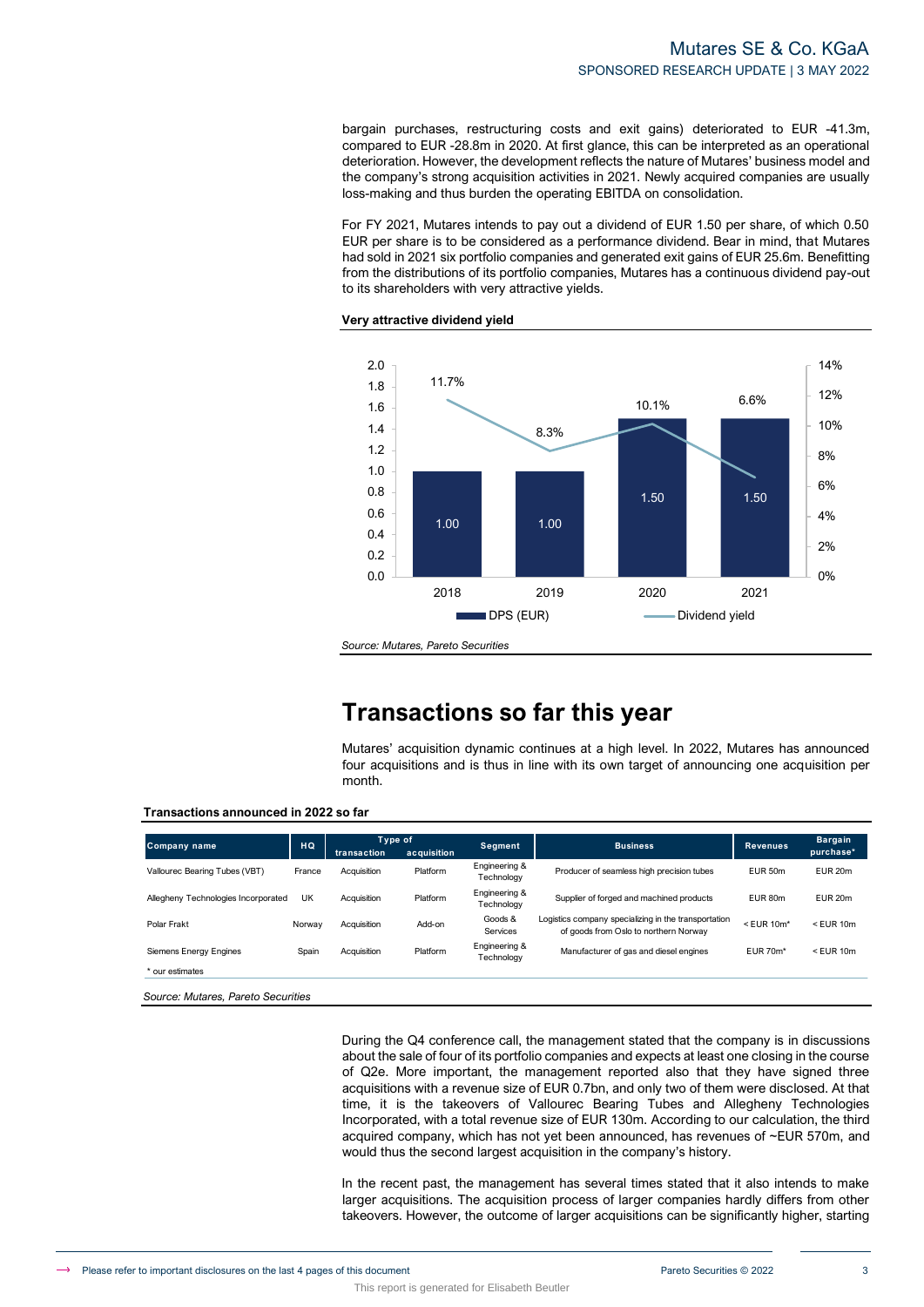from higher consulting fees to potential for dividends and value enhancement after successful restructuring. Mutares is known for limiting risks, therefore we do not necessarily expect a major acquisition to pose greater risks for the company. Nevertheless, the capital contribution for such an acquisition is expected to be higher.

# **Guidance FY 2022e**

Mutares' outlook for FY 2022e assumes a continuation of the growth trend and further earnings improvement on holding level. The mid-point of the net income implies a significant growth of ~58% yoy.

More important, as it was already the case in 2021, exit gains are expected to account for 50% of the net income or approximately EUR 40m in the mid-point and reflect the confidence of Mutares in its exit pipeline. Assuming a similar pay-out ratio as in the previous year, the dividend for 2022e could be at or even above EUR 2 per share, for the first time.

We estimate for FY 2022e a holding net income of EUR 80.6m. However, in line with the company's expectations we assume EUR 15m contribution from dividends and ~EUR 40m from exit gains. Therefore, in particular, a failure to realize the expected exits and the related gains is likely to lead to a significant deviation from our estimate.

Due to the fact that it is hard to predict which portfolio company will be sold at what terms and at what time, we do not assume any potential impacts from this on our estimates on consolidated/group level. The estimated decline for the holding net income in FY 2023e to EUR 56m is due to lack of any exit gain assumptions. If we would assume the same amount from exit gains of EUR 40m as in 2022e, we would end up with a holding net income estimate of EUR 96m, implying an increase of ~19% yoy.

# **Mutares' guidance vs. our estimates**

This report is generated for Elisabeth Beutler

|                                    | Actual  | <b>Guidance</b>    | <b>PASe</b> | Guidance           | <b>PASe</b> |
|------------------------------------|---------|--------------------|-------------|--------------------|-------------|
| EUR <sub>m</sub>                   | 2021    | 2022               | 2022e       | 2023               | 2023e       |
| Revenues                           | 2,504   | >EUR 4bn           | 3,659       | >EUR 5bn           | 3,814       |
| <b>EBITDA</b>                      | 566.5   | <b>Stable</b>      | 88          |                    | 128         |
| <b>EBITDA</b> margin               | 22.6%   |                    | 2.4%        |                    | 3.3%        |
| <b>Adjusted EBITDA</b>             | $-41.3$ | Improvement        | 48          |                    | 128         |
| Adjusted EBITDA margin             | neg.    |                    | 1.3%        |                    | 3.3%        |
| <b>Holding level</b>               |         |                    |             |                    |             |
| Revenues                           | 50      | c.EUR 75m          | 75          | <b>EUR 100m</b>    | 106         |
| # of consultants                   | 95      | $+40-50$ yoy       | 140         | anzahl             | 185         |
| Portfolio income                   | 65      | EUR 80-100m        | 90          | <b>EUR 115m</b>    | 121         |
| <b>Dividends</b>                   | 14      | EUR <sub>15m</sub> | 15          | EUR <sub>15m</sub> | 15          |
| Net income                         | 51      | EUR 72-88m         | 81          | <b>EUR 100m</b>    | 56          |
| in % of Group revenues             | 2.0%    | 1.8%-2.2%          | 2.2%        | 1.8%-2.2%          | 1.5%        |
| Source: Mutares, Pareto Securities |         |                    |             |                    |             |

As a result of the well-filled pipeline of acquisition targets (revenue size EUR 11bn, thereof EUR 1.7bn from a hotlist of 11 targets), Mutares targets to increase the number of its consultants in 2022e by 40-50. This in turn will lead to quite well predictable revenues (consulting fees) on holding level, which are forecasted to be at EUR 75m, 50% higher than in 2021.

On consolidated level, Mutares targets group revenues of more than EUR 4bn. According to the CFO, the company's portfolio per end of FY 2021 has an annualized revenue size of approximately EUR 3.5bn. Taking into account the already signed acquisitions and related revenues of more than EUR 700m, the revenue target is not ambitious, even if exits are expected that will reduce revenues.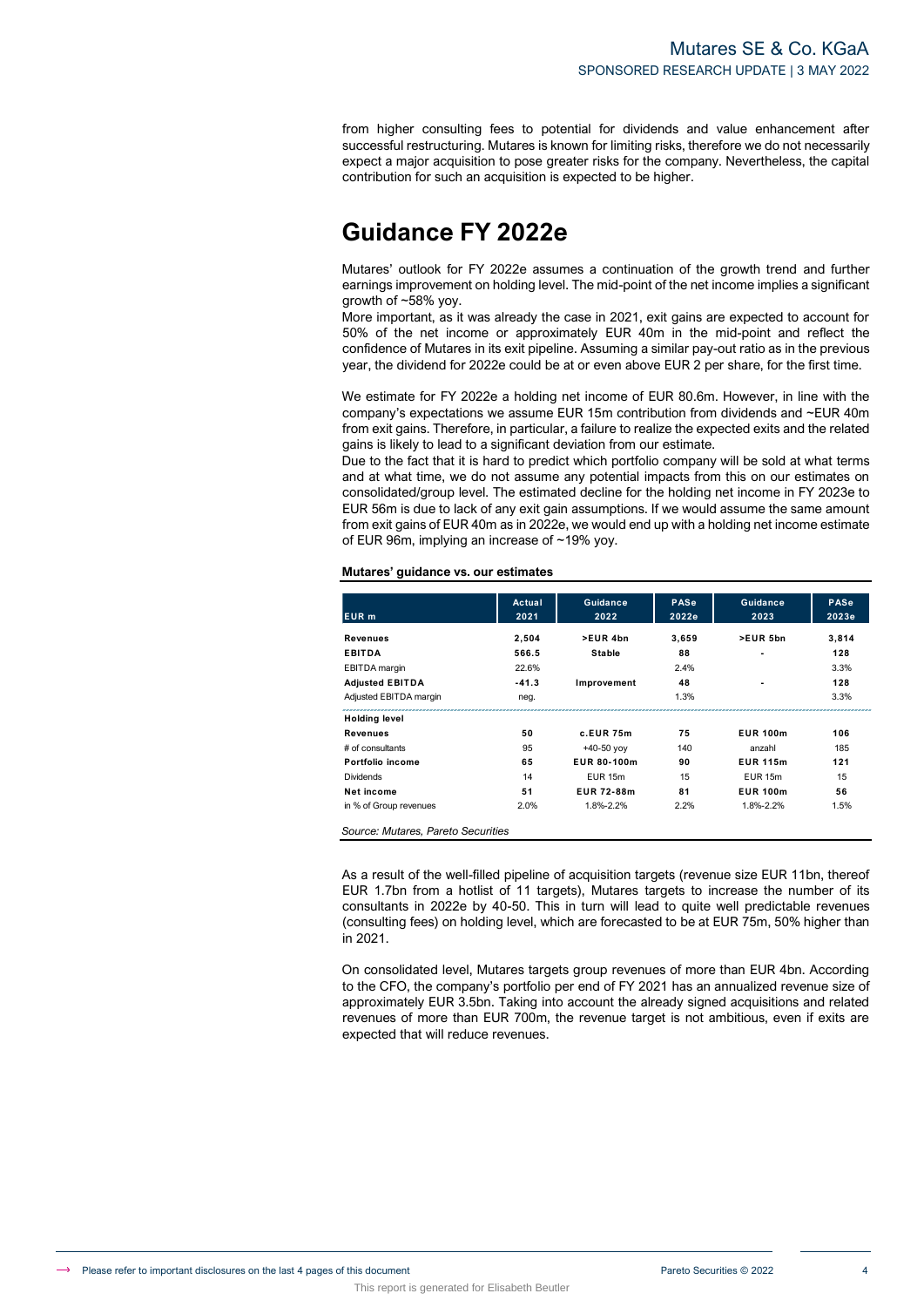# **Valuation**

We continue to value the shares based on our SOTP valuation, where we apply EV/EBITDA and EV/Sales multiples on the different lifecycle stages of Mutares' portfolio.

# **SOTP model**

| Adj. EBITDA of "Harvesting" companies in FY 2022e     | 60    |      |
|-------------------------------------------------------|-------|------|
| <b>EV of "Harvesting" companies</b>                   | 418   | x7   |
| Adj. EBITDA of "Optimization" companies in FY 2022e   | 34    |      |
| <b>EV of "Optimization" companies</b>                 | 137   | х4   |
| Rest of portfolio                                     |       |      |
| Revenues of "Realignment" companies                   | 1,093 |      |
| EV of "Realignment" companies                         | 219   | x0.2 |
| <b>Consolidated EV</b>                                | 774   |      |
| Net debt as of 31/12/2022, adj. for dividend payments | 252   |      |
| <b>Equity Value</b>                                   | 521   |      |
| $#$ shares in m                                       | 20.6  |      |
| Fair value per share                                  | 25.26 |      |

However, as we focus now more on the holding figures, we now use also a peer group model. The figures on holding level are not affected by the acquisition related one-time effects and provide a proper picture of the operating development of the company, as it reflects the portfolio companies related income stream and exits gains.

We use a peer group of European private equity and investment holding companies. From the average of the P/E, EV/EBITDA and EV/Sales for 2022e and 2023e, we derive a fair value of EUR 41 per share.

## **Peer group model**

| <b>Company</b>                              | Currency   | MarketCap | PE.<br>2022e | <b>PE</b><br>2023e | <b>EV/EBITDA</b><br>2022e | <b>EV/EBITDA</b><br>2023e | <b>EV/Sales</b><br>2022e | <b>EV/Sales</b><br>2023e |
|---------------------------------------------|------------|-----------|--------------|--------------------|---------------------------|---------------------------|--------------------------|--------------------------|
| AURELIUS Equity Opportunities SE & Co. KGaA | <b>EUR</b> | 719       | 8.7          | 8.5                | 3.3                       | 3.4                       | 0.3                      | 0.3                      |
| EQT AB                                      | <b>SEK</b> | 275,390   | 30.6         | 20.2               | 25.6                      | 15.2                      | 15.2                     | 9.6                      |
| <b>Bridgepoint Group Plc</b>                | GBP        | 2,521     | 23.6         | 17.3               | 17.9                      | 13.2                      | 7.9                      | 6.5                      |
| Deutsche Beteiligungs AG                    | <b>EUR</b> | 547       | $-30.5$      | 6.9                | 17.1                      | 5.2                       | 4.5                      | 4.1                      |
| Partners Group Holding AG                   | CHF        | 26,936    | 23.8         | 20.8               | 19.3                      | 16.3                      | 12.5                     | 10.8                     |
| Median                                      |            |           | 23.6         | 17.3               | 17.9                      | 13.2                      | 7.9                      | 6.5                      |
| <b>Mutares Holding</b>                      |            |           | 5.4          | 7.8                | 16.9                      | 10.9                      | 6.3                      | 4.5                      |
| relative                                    |            |           | 22.8%        | 44.8%              | 94.5%                     | 82.8%                     | 79.5%                    | 68.6%                    |
| Fair value per share at peer median         |            |           | 92.3         | 46.9               | 22.4                      | 25.8                      | 27.0                     | 31.6                     |
| Fair value / share (average)                |            |           | 41.0         |                    |                           |                           |                          |                          |

This report is generated for Elisabeth Beutler

From the average value of the results of both valuation methods, we derive a new TP of EUR 33 (prev. EUR 30), which implies a significant upside potential of 57%. At our new TP of EUR 33, we shares are valued at a FY 2023e P/E of 12.2x (based on holding EPS).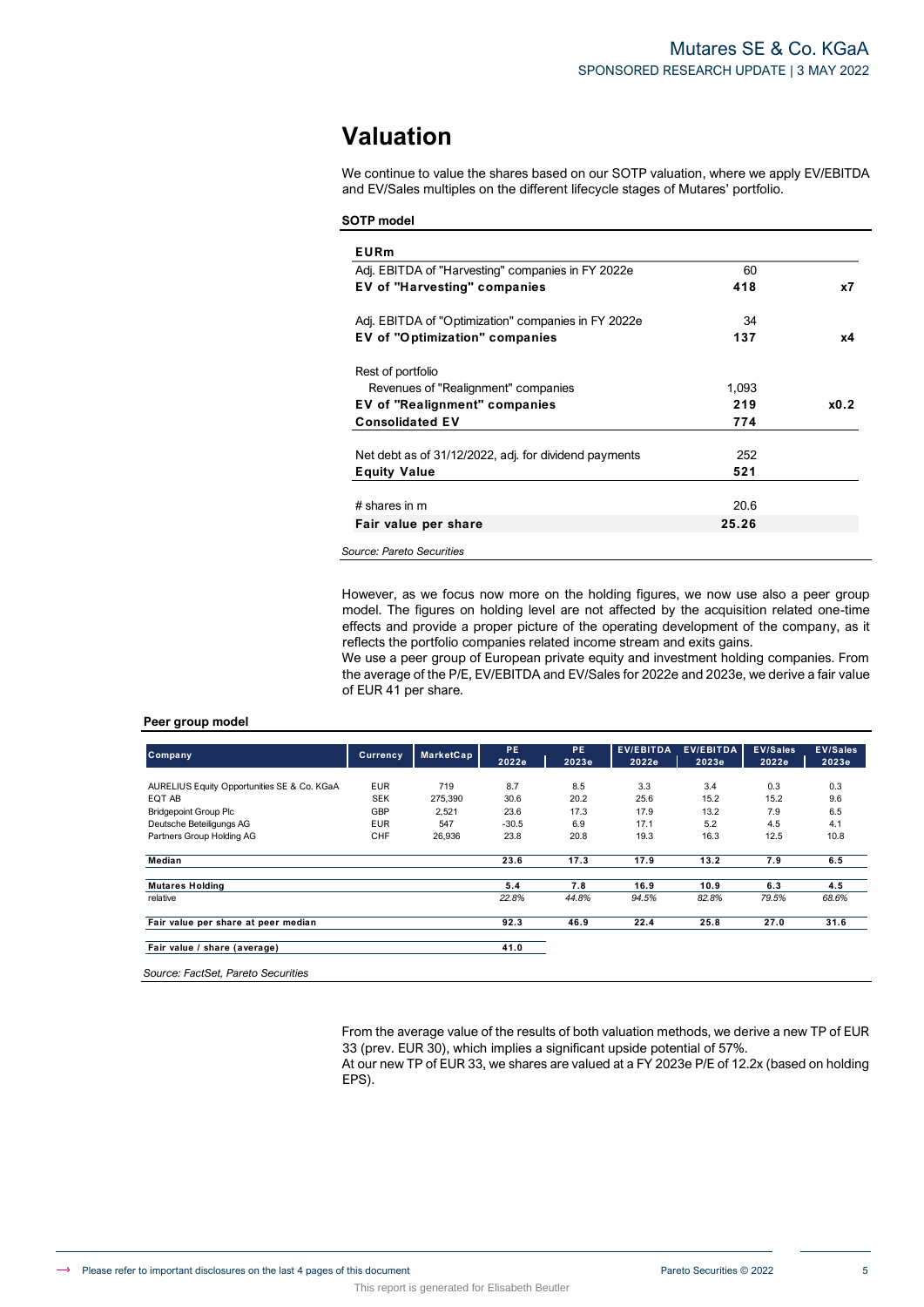# Mutares SE & Co. KGaA SPONSORED RESEARCH UPDATE | 3 MAY 2022

| PROFIT & LOSS (fiscal year) (EURm)   | 2017                     | 2018                     | 2019                     | 2020                     | 2021    | 2022e                    | 2023e                    | 2024e   |
|--------------------------------------|--------------------------|--------------------------|--------------------------|--------------------------|---------|--------------------------|--------------------------|---------|
| <b>Revenues</b>                      | 900                      | 865                      | 1,016                    | 1,584                    | 2,504   | 3,659                    | 3,814                    | 3,910   |
| <b>EBITDA</b>                        | 67                       | 49                       | 79                       | 143                      | 567     | 88                       | 128                      | 176     |
| Depreciation & amortisation          | (27)                     | (30)                     | (53)                     | (102)                    | (119)   | (129)                    | (135)                    | (138)   |
| <b>EBIT</b>                          | 40                       | 19                       | 26                       | 41                       | 447     | (41)                     | (7)                      | 38      |
| Net interest                         | (5)                      | (5)                      | (10)                     | (24)                     | (19)    | (22)                     | (21)                     | (20)    |
| Other financial items                | $\overline{a}$           | $\overline{\phantom{a}}$ |                          | $\overline{a}$           |         |                          |                          |         |
| <b>Profit before taxes</b>           | 36                       | 15                       | 17                       | 17                       | 429     | (63)                     | (28)                     | 18      |
| <b>Taxes</b>                         | 8                        | (3)                      |                          | 3                        | 14      |                          |                          |         |
| Minority interest                    | 0                        | 3                        | 4                        | (7)                      | (7)     |                          |                          |         |
| Net profit                           | 44                       | 15                       | 21                       | 27                       | 449     | (63)                     | (28)                     | 18      |
| EPS reported                         | 2.85                     | 0.96                     | 1.36                     | 1.79                     | 26.83   | (3.03)                   | (1.34)                   | 0.88    |
| <b>EPS adjusted</b>                  | 2.85                     | 0.96                     | (1.91)                   | (6.13)                   | 1.40    | (4.39)                   | (1.34)                   | 0.88    |
| <b>DPS</b>                           |                          | 1.00                     | 1.00                     | 1.50                     | 1.50    | 2.00                     | 2.00                     | 2.00    |
| <b>BALANCE SHEET (EURm)</b>          | 2017                     | 2018                     | 2019                     | 2020                     | 2021    | 2022e                    | 2023e                    | 2024e   |
| Tangible non current assets          | 171                      | 133                      | 176                      | 243                      | 557     | 495                      | 480                      | 464     |
| Other non-current assets             | 56                       | 67                       | 234                      | 261                      | 453     | 453                      | 453                      | 453     |
| Other current assets                 | 347                      | 323                      | 358                      | 678                      | 1,296   | 1,483                    | 1,495                    | 1,492   |
| Cash & equivalents                   | 99                       | 108                      | 80                       | 145                      | 255     | 150                      | 105                      | 113     |
| <b>Total assets</b>                  | 673                      | 631                      | 849                      | 1,327                    | 2,560   | 2,581                    | 2,532                    | 2,522   |
| <b>Total equity</b>                  | 166                      | 208                      | 208                      | 207                      | 736     | 643                      | 574                      | 551     |
| Interest-bearing non-current debt    | 124                      | 93                       | 78                       | 116                      | 146     | 287                      | 287                      | 287     |
| Interest-bearing current debt        |                          |                          |                          | 110                      | 141     |                          |                          |         |
| Other Debt                           | 384                      | 330                      | 562                      | 895                      | 1,537   | 1,651                    | 1,671                    | 1,684   |
| <b>Total liabilites &amp; equity</b> | 673                      | 631                      | 849                      | 1,327                    | 2,560   | 2,581                    | 2,532                    | 2,522   |
| <b>CASH FLOW (EURm)</b>              | 2017                     | 2018                     | 2019                     | 2020                     | 2021    | 2022e                    | 2023e                    | 2024e   |
| Cash earnings                        | (72)                     | 26                       | 6                        | (134)                    | (230)   | (154)                    | 53                       | 116     |
| Change in working capital            | 39                       | (39)                     | (17)                     | 91                       | 127     | 103                      | 19                       | 11      |
| Cash flow from investments           | 24                       | (3)                      | 44                       | 51                       | 172     | (23)                     | (76)                     | (78)    |
| Cash flow from financing             | 35                       | 23                       | (63)                     | 58                       | 48      | (31)                     | (41)                     | (41)    |
| Net cash flow                        | 36                       | 9                        | (28)                     | 66                       | 110     | (105)                    | (45)                     | 8       |
| <b>VALUATION (EURm)</b>              | 2017                     | 2018                     | 2019                     | 2020                     | 2021    | 2022e                    | 2023e                    | 2024e   |
| Share price (EUR end)                | 15.1                     | 8.5                      | 12.0                     | 14.8                     | 22.8    | 21.1                     | 21.1                     | 21.1    |
| Number of shares end period          | 15                       | 15                       | 15                       | 15                       | 21      | 21                       | 21                       | 21      |
| Net interest bearing debt            | 25                       | (16)                     | (2)                      | 80                       | 32      | 137                      | 182                      | 174     |
| <b>Enterprise value</b>              | 257                      | 143                      | 205                      | 319                      | 517     | 587                      | 632                      | 624     |
| EV/Sales                             | 0.3                      | 0.2                      | 0.2                      | 0.2                      | 0.2     | 0.2                      | 0.2                      | 0.2     |
| <b>EV/EBITDA</b>                     | 3.8                      | 2.9                      | 2.6                      | $2.2\,$                  | 0.9     | 6.6                      | 4.9                      | $3.5\,$ |
| EV/EBIT                              | 6.4                      | $7.3$                    | $7.8$                    | 7.8                      | $1.2$   |                          |                          | 16.5    |
| P/E reported                         | 5.3                      | 8.9                      | 8.8                      | 8.3                      | 0.8     |                          | -                        | 23.9    |
| P/E adjusted                         | 5.3                      | 8.9                      |                          | $\blacksquare$           | 16.2    |                          | $\blacksquare$           | 23.9    |
| P/B                                  | 1.4                      | 0.7                      | $1.0$                    | 1.2                      | 0.7     | 0.7                      | 0.8                      | 0.8     |
| <b>FINANCIAL ANALYSIS</b>            | 2017                     | 2018                     | 2019                     | 2020                     | 2021    | 2022e                    | 2023e                    | 2024e   |
| ROE adjusted (%)                     | 39.8                     | 7.9                      | $\overline{\phantom{a}}$ | $\overline{\phantom{a}}$ | $5.0\,$ | $\overline{\phantom{a}}$ | $\overline{\phantom{a}}$ | $3.2\,$ |
| Dividend yield (%)                   | $\overline{\phantom{a}}$ | 11.7                     | 8.3                      | 10.1                     | $6.6\,$ | 9.5                      | 9.5                      | 9.5     |
| EBITDA margin (%)                    | 7.5                      | $5.7\,$                  | $7.8$                    | 9.0                      | 22.6    | 2.4                      | 3.3                      | 4.5     |
| EBIT margin (%)                      | 4.4                      | $2.2\,$                  | 2.6                      | 2.6                      | 17.9    | $\overline{a}$           |                          | 1.0     |
| NIBD/EBITDA                          | 0.37                     | (0.32)                   | (0.02)                   | 0.56                     | 0.06    | 1.55                     | 1.43                     | 0.99    |
| <b>EBITDA/Net interest</b>           |                          | 0.98                     | 0.80                     |                          |         | 2.23                     | 6.17                     | 8.93    |

This report is generated for Elisabeth Beutler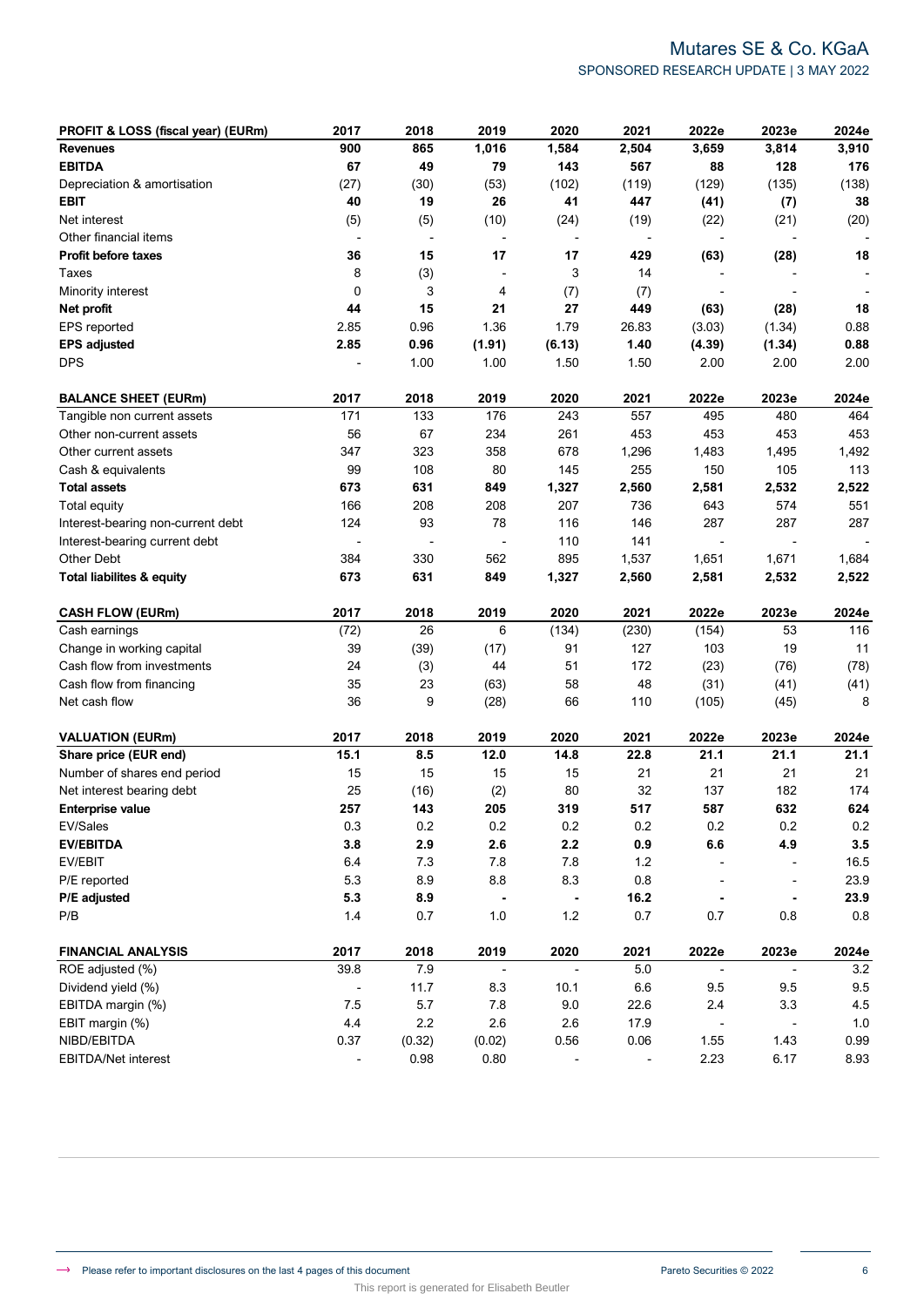# **Disclaimerandlegal disclosures Disclaimer and legal disclosures<br>Originof the publication or report<br>This publication or report originates from Pareto Securities AS, reg. no. 956 632 374 (Norway),**

**DISCIAIMET AND IEgal dISCIOSUTES**<br>This publication or report<br>This publication or report originates from Pareto Securities AS, reg. no. 956 632 374 (Norway)<br>Pareto Securities AS, Frankfurt branch, reg. no. DE 320 965 513 / Pareto Securities AB, reg. no. 556206-8956 (Sweden) (together the Group Companies or the **Origin of the publication or report**<br>This publication or report originates from Pareto Securities AS, reg. no. 956 632 374 (Norway) or<br>Pareto Securities AS, Frankfurt branch, reg. no. DE 320 965 513 / HR B 109177 (Germany home countries. **C** one contents of our *c* in example of the Croup<sup>2</sup>) acting for<br>Group Companies are supervised<br>home countries.<br>**C** ontent of the publication or report<br>This publication or report has been The coup Companies are supervised by the Financial Supervisory Authority of their respective<br>home countries.<br>**Content of the publication or report**<br>This publication or report<br>This publication or report

Opinions or s uggestions from Pareto Securities Research may deviate from r ecommendations or Content of the publication or report<br>This publication or report has been prepared solely by Pareto Securities Research.<br>Opinions or suggestions from Pareto Securities Research may deviate from recommendations or<br>periors pr factors. **Sphints of the departments or companies in the Pareto Securities Group. The paint of the result of differing time horizons, methodologies, contexts or other factors.<br><b>Sponsored research**<br>Please note that if this report is

Factors.<br> **Sponsored research**<br>
Please note that if this report is labelled as "sponsored research" on the front page, Pareto<br>
Securities has entered into an agreement with the company about the preparation of research<br>
re

### **Basisand methods for assessment**

contential is considered by Pareto Securities to quality as an acceptable minor non-monetary<br>benefit according to the EU MiFID II Directive.<br>**Basis and methods for assessment**<br>Opinions and price targets are based on one or research material from the named sources. The date of publication appears from the research material cited or reproduced. Opinions and estimates may be updated in subsequent versions of flow analysis, use of multiples, behavioral technical analyses of underlying market movements in combination with considerations of the market situation and the time horizon. Key assumptions of forecasts, orice targets and the complimation with considerations of the market situation and the time horizon. Key assumptions of forecasts, price targets and projections in research cited or reproduced appear in the research material from the named

Pareto Securities Research may provide credit research with more specific price targets based on different valuation methods, including the analysis of key credit ratios and other factors on different valuation or report, provided that the relevant company/issuer is treated anew in such later<br>versions of the publication or report.<br>Pareto Securities Research may provide credit research with more specific pri Persions of the publication or report.<br>Pareto Securities Research may provide credit research with more specific price targets based<br>on different valuation methods, including the analysis of key credit ratios and other fac loan agreement features are obtained from sources which Pareto Securities Research believes<br>to be reliable, but Pareto Securities Research does not represent or warrant their accuracy. Be<br>aware that investors should go thr publication or report.

Pareto Securities Research has no fixed schedule for updating publications or reports.

example of the base and interest and the second translation of report.<br>Pareto Securities Research has no fixed schedule for updating publications or reports.<br>Unless otherwise stated on the first page, the publication or re Unless otherwise stated on the first page, the publication or report has not been reviewed by the<br>
pusies the fore dissemination. In instances where all or part of a report is presented to the issuer<br> **propertion** the publ

faith and may only be valid as of the stated date of this publication, the publication or report<br>Validity of the publication or report<br>All opinions and estimates in this publication or report are, regardless of source, giv change without notice. **N and publication or <b>in in** the publication or report are, regardless of source, given in good faith and may only be valid as of the stated date of this publication or report and are subject to change without notice.<br>T

No individual investment of tax advice<br>The publication or report is intended only to provide general and preliminary information to<br>investors and shall not be construed as the basis for any investment decision. This public measured by Pareto Securities Research as general information for private use<br>of investors to whom the publication or report has been prepared by Pareto Securities Research as general information for private use<br>of investo provide individually tailored investment advice, and does not take into account the individual<br>investor's particular financial situation, existing holdings or liabilities, investment knowledge and<br>experience, investment ob investment. experioularly ensure the suitability of an investment as regards his/her financial and fiscal situation<br>and investment objectives. The investor bears the risk of losses in connection with an<br>investment.<br>Before acting on an

financial advisor

Investment<br>Before acting on any information in this publication or report, we recommend consulting your<br>financial advisor.<br>Consequences of making any particular investment decision. Each investor shall make his/her<br>consequ

### **Sources**

**Sources**<br>This publication or report may be based on or contain information, such as opinions,<br>recommendations, estimates, price targets and valuations which emanate from Pareto Securities<br>Research' analysts or representat **Sources**<br>This publication or report may be based on or contain<br>recommendations, estimates, price targets and valuations which<br>Research' analysts or representatives, publicly available informa<br>or companies in the Group Com The extent this publication or report is based on or contains which emanate from Pareto Securities<br>
Research' analysts or representatives, publicly available information, information from other units<br>
or companies in the G

Securities Res earch the Group Companies, or other named sources.<br>To the extent this publication or report is based on or contains information emanating from other<br>Sources ("Other Sources") than Pareto Securities Research person, guarantee the accuracy, adequacy or completeness of the External Information.

# **Ratings** Equity ratings:

"Buy" Pareto Securities Research expects this financial instrument's total return to exceed 10% over the next 12 months "Hold" Pareto Securities Research expects this financial instrument's total rate to be between -10% and 10% over the next 12 months "Sell" Pareto Securities Research expects this financial instrument's total return to be negative by more than 10% over the next 12 months

### **Analysts Certification**

Anarysus communion<br>The research analyst(s) whose name(s) appear on research reports prepared by Pareto Securities Research certify that: (i) all of the views expressed in the research report accurately reflect their personal views about the subject security or issuer, and (ii) no part of the research analysts' compensation reflect their personal views about the subject security or issuer, and (ii) no part of the research Analysts Certification<br>The research analyst(s) whose name(s) appear on research reports prepared by Pareto<br>Securities Research certify that (i) all of the views expressed in the research report accurately<br>reflect their per

contract neuron analysts' compensation was, is, or will be directly or indirectly related to the specific<br>recommendations or views expressed by the research analysts in research reports that are<br>prepared by Pareto Securiti activities.

### **Limitation of liability**

Pareto Securities.<br> **Example 1998 Croup or other associated and affiliated companies assume no liability as<br>
Pareto Securities Group or other associated and affiliated companies assume no liability as<br>
regards to any inves** Learnace.<br> **Example 12**<br> **Pareto Securities Group or other associated and affiliated companies assume no liability a<br>
Pareto Securities Group or other associated and affiliated companies be line investor on the basis of<br>
t** Neither the information or report. In no event will entities of the Pareto Securities Group or other<br>associated and affiliated companies be liable for direct, indirect or incidental, special or<br>consequential damages result

associated and affiliated companies be liable for direct, indirect or incidental, special or<br>associated and affiliated companies be liable for direct, indirect or incidental, special or<br>consequential damages resulting from Sometimal in this research report has been compiled from sources believed to be reliable.<br>However, no representation or warranty, express or implied, is made with respect to the completeness or accuracy of its contents, an

### **Risk information**

completeness or accuracy of its contents, and it is not to be relied upon as authoritative.<br> **Risk information**<br> **Risk information**<br> **Risk information**<br> **Risk information**<br> **Risk information**<br> **Risk information**<br> **Risk inf** interest rates, the economic and political environment, foreign exchange rates, shifts in market<br>'sentiments etc. Where an investor's currency to reference, changes in rates of exchange may have an adverse effect on<br>invest the value of or income or income or income or the relevant company, growth prospects, change in interest rates, the economic and political environment, foreign exchange rates, shifts in market sentiments etc. Where an inve marious, is common our pulsions are investment of security is denominated in a different currency to the investor's currency of reference, changes in rates of exchange may have an adverse effect on the value, price or inco investments. **C** on the value, price of the performal problem of the realized<br>investments.<br>**C** onflicts of interest<br>Companies in the

grave of the realized. When investing in individual shares, the investor may lose all or part of the<br>investments.<br>Conflicts of interest<br>Conflicts of interest<br>Conflicts of interest<br>Conflicts of interest<br>Conflicts of interes

Companies in the Pareto Securities Group, affiliates or staff of companies in the Pareto Securities Group, may perform services for, solicit business from, make a market in, hold long or short positions in, or otherwise be or other relationship with a company which is the subject of or referred to in the relevant Research, including acting as that company's official or sponsoring broker and providing investment banking or other financial ser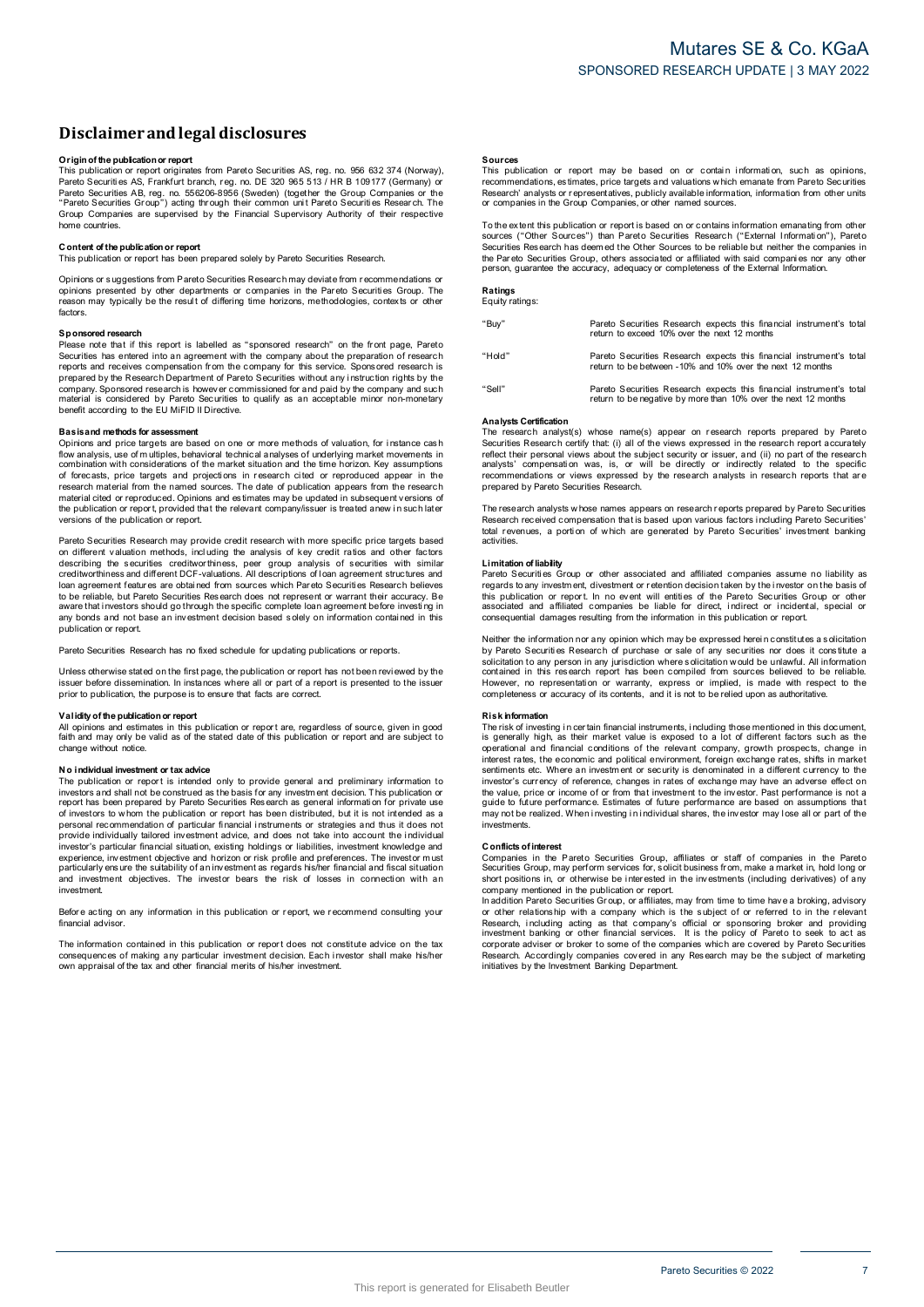To limit possible conflicts of interest and counter the abuse of inside knowledge, the analysts of<br>Pareto Securities Research are subject to internal rules on sound ethical conduct, the<br>management of inside information, ha To limit possible conflicts of interest and counter the abuse of inside knowledge, the analysts of Pareto Securities Research are subject to internal rules on sound ethical conduct, the management of inside information, ha revenues from capital markets activities and individual analyst remuneration. The Group and or the cross conditional and performation and performation and relevant industry standards. The object of<br>the internal rules is for example to ensure that no analyst will abuse or cause others to abuse<br>confidential inf following the Pareto Securities Conflict of Interest Policy. The Group Companies have their head offices. Internal rules have been developed in accordance<br>with recommendations issued by the stockbrokers associations. This material has been prepared<br>following the Pareto Securities Co

independence between various departments, business areas and sub-business areas within the<br>Pareto Securities Group in order to, as far as possible, avoid conflicts of interest from arising Following the Pareto Securities Conflict of Interest Policy.<br>The guidelines in the policy include rules and measures aimed at achieving a sufficient degree of<br>independence between various departments, business areas and su between such departments, business areas and sub-business areas as well as their customers. The guidelines in the policy include rules and measures aimed at achieving a sufficient degree of<br>independence between various departments, business areas and sub-business areas within the<br>Pareto Securities Group in order Done purpose of such measures is to restrict the flow of information between certain business<br>areas and sub-business areas within the Pareto Securities Group, where conflicts of inter est may<br>arise and to safegurard the im departments and certain other departments included in the Pareto Securities Group are<br>surrounded by arrangements, so-called Chinese Walls, to restrict the flows of sensitive<br>information from such departments. The internal Securities Group rules Group rules Concerning in the Concerning contacts without limitation, rules aimed at securing the impartialness of, e.g., analysts working in the Pareto Securities Research departments, restrictions **D** is tributed to the independence of analysts from other departments within the Pareto<br>
Securities Group rules concerning contacts with covered companies and rules concerning<br>
Distribution restriction<br>
The securities ref

Distribution restriction<br>The securities referred to in this publication or report may not be eligible for sale in some<br>jurisdictions and persons into whose possession this document comes should inform themselves **Distribution restriction**<br>The securities referred to in this publication or report may not be eligible for sale in some<br>ilurisdictions and persons into whose possession this document comes should inform themselves<br>about a This research is only intended for and must be distributed to private customers in the US, or retail clients in the United Kingdom, as defined by the Financial Conduct Authority (FCA).<br>This research is only intended for an

Note that the britancial Conduct Authority (FCA).<br>This research is only intended for and may only be distributed to institutional investors in the<br>United States and U.S entities seking more information about any of the iss Pareto Securities Inc. is a broker-dealer registered with the U.S. Securities and U.S entities seking more information about any of the issuers or securities discussed in this report should contact Pareto Securities Inc. a

of also used in this report should contact Pareto Securities Inc. at 150 East 52nd Street, New York, NY 10022, Tel. 212 829 4200.<br>NY 10022, Tel. 212 829 4200.<br>Commission and is a member of FINRA &SIPC. U.S. To the extent r Pareto Securities Inc. a la abroker-dealer registered with the U.S. Securities and Exchange<br>Commission and is a member of FINRA &SIPC. U.S. To the extent required by applicable U.S<br>Idwas and regulations, Pareto Securities Securities Research are not FDIC insured, may lose value and are not guaranteed by Pareto<br>Securities Research are not FDIC insured, may lose value and are not guaranteed by Pareto<br>Securities Inc. or Pareto Securities Resea prominent whatsoever. The securities of non-U.S. issuers may not be registered with or subject to SEC reporting and other requirements. The information available about non-U.S. companies may be limited, and non-U.S. compan uniform auditing and reporting standards as U.S. companies. Market rules, conventions and practices may differ from U.S. markets, adding to transaction costs or causing delays in the purchase or sale of securities. Securit well as the potential for governmental restrictions on currency movements, can significantly erode principal and investment returns. pareto Securities of comparable U.S. comparises. Fluctuations in the values of rational currencies, as<br>well as the potential for governmental restrictions on currency movements, can significantly<br>erode principal and invest

disclosed herein.

### **D istribution in Singapore**

Dis**tribution in Singapore**<br>Pareto Securities Pte Ltd holds a Capital Markets Services License is an exempt financial advisor<br>under Financial Advisers Act, Chapter 110 ("FAA") of Singapore and a subsidiary of Pareto under Financial Advisers Act, Chapter 110 ("FAA") of Singapore and a subsidiary of Pareto Securities AS. The Pareto Securities Pte Ltd holds a Capital Markets Services License is an exempt financial advisor<br>under Financial Advisers Act, Chapter 110 ("FAA") of Singapore and a subsidiary of Pareto<br>Securities AS.<br>This report is

ration contains and a subsidiary of Practicus and a subsidiary of Practicus under Financial Advisers Act, Chapter 110 ("FAA") of Singapore and a subsidiary of Pareto<br>Securities AS.<br>This report is directed solely to persons and "institutional investors", as defined in section 4A(1) Securities and Futures Act, Chapter 289<br>("SFA") of Singapore. This report is intended for general circulation amongst such investors and<br>("SFA") of Singapore. Thi Raffles, Singapore 049318, at +65 6408 9800 in matters arising from, or in connection with this<br>Renort.

such product. Please contact Pareto Securities Pte Ltd, 16 Collyer Quay, # 27-02 Income at Raffles, Singapore 049318, at +65 6408 9800 in matters arising from, or in connection with this report.<br> **Additional provisions on** under no circumstances is it to be construed as an offer to sell or a solicitation of or an offer to buy any securities that may be described herein. This research report is not, and under no circumstances is it to be cons under no circumstances is it to be construed as an offer to sell or a solicitation of or an offer to<br>buy any securities that may be described herein. This research report is not, and under no<br>circumstances is it to be cons offence. Any securities described or discussed within this research report may only be distributed in Canada in accordance with applicable provincial and territorial securities laws. Any offer or sale in Canada of the secu offence. Any securities described or discussed within this research report may only be distributed in Canada in accordance with applicable provincial and territorial securities laws. Any offer or sale in Canada of the secu province or territory of Canada in which such offer or sale is made. Under no circumstances is<br>the information contained herein to be construed as being tailored to the needs of the recipient.<br>Carritory of Canada nor shoul are province or territory of Canada in which such offer or sale is made. Under no circumstances is the information contained herein to be construed as being tailored to the needs of the recipient. Canadian recipients are a herein. D is tribution in United Kingdom<br>
D is tribution in United Kingdom<br>
Distribution in United Kingdom<br>
Distribution in United Kingdom<br>
This publication is issued for the benefit of persons who qualify as eligible counterparti

professional clients and should be made available only to such persons and is exempt from the metriction on financial promotion in s21 of the Financial Services and Markets Act 2000 in reliance on provision in the FPO. This publication is issued for the behind to push and is exampled compared professional clients and should be made available only to such persons and is exempt from the restriction on financial promotion in s21 of the Fina

reliance on provision in the FPO.<br> **Copyright**<br>
This publication or report may not be mechanically duplicated, photocopied or otherwise<br>
reproduced, in full or in part, under applicable copyright laws. Any infringement of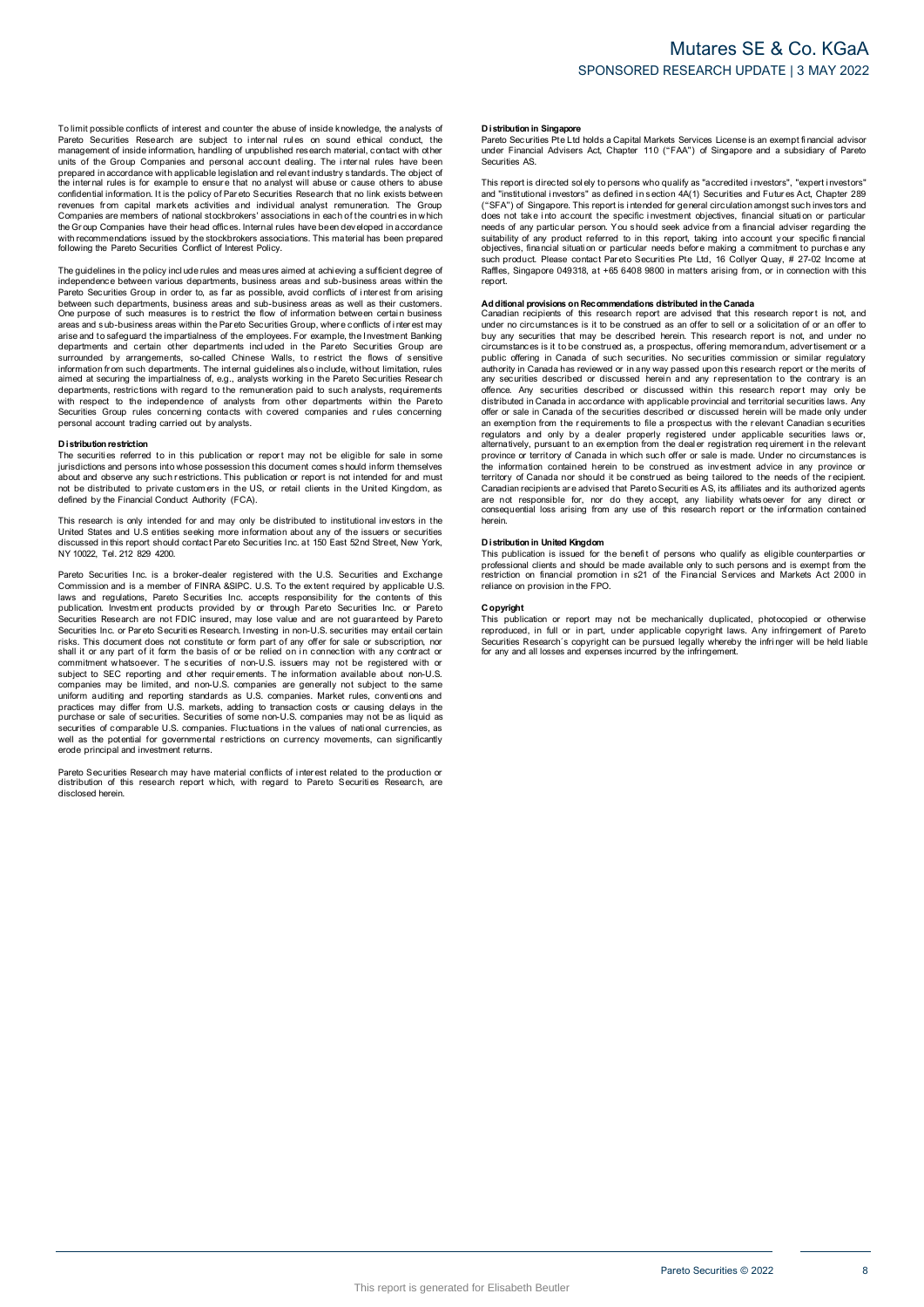# Mutares SE & Co. KGaA SPONSORED RESEARCH UPDATE | 3 MAY 2022

# **Appendix A**

Disclosure requirements in accordance with Commission Delegated Regulation (EU) 2016/958<br>and the FINRA Rule 2241

The below list shows companies where Pareto Securities AS - together with affiliated companies The better that and do persons - comparises write Prat ato Securities AS - together with annihilated comparies<br>share capital in any company where a recommendation has been produced or distributed by<br>Pareto Securities AS.

| Companies                        | No. of shares | Holdings in % |
|----------------------------------|---------------|---------------|
| Bonheur                          | 240.958       | 0.57%         |
| Par eto Bank                     | 15.310.630    | 21.92%        |
| Selvaag Bolig                    | 4.314.865     | 4.60%         |
| Sparebank 1 Nor d-Nor ge         | 4.287.282     | 4.27%         |
| SpareBank 1 Ringer ike Hadel and | 100.000       | 0.64%         |
| Sparebank 1 SMN                  | 2.036.192     | 1.57%         |
| Sparebank 1 SR-Bank              | 1.934.632     | 0.76%         |
| SpareBank 1 Østf old Akershus    | 1.232.229     | 9.95%         |
| SpareBank 1 Østlandet            | 3,833,163     | 3.61%         |
| Sparebanken Møre                 | 1.054.030     | 2.13%         |
| Spar ebanken Sør                 | 433.744       | 2.77%         |
| Sparebanken Vest                 | 6.862.344     | 6.39%         |
| <b>NEXT Biometrics</b>           | 710.901       | 0.78%         |
| SpareBank 1 Sør øst-Nor ge       | 1.771.308     | 2.81%         |

Pareto Securities AS may hold financial instruments in companies where a recommendation has been produced or distributed by Pareto Securities AS in connection with rendering investment<br>services, including Market Making.

Please find below an overview of material interests in shares held by employees in Pareto<br>Securities AS, in companies where a recommendation has been produced or distributed by<br>Pareto Securities AS. "By material interest"

| Company                  | Analyst holdings* | <b>Total holdings</b> |
|--------------------------|-------------------|-----------------------|
|                          |                   |                       |
| AF Gr uppen              | $\mathbf 0$       | 1,825                 |
| Aker ASA                 | 500               | 2.694                 |
| Aker BP                  | $\mathbf 0$       | 25.266                |
| Aker Carbon Capture      | $\Omega$          | 4.926                 |
| Aker Clean Hydrogen      | 0                 | 140.540               |
| Aker Horizons            | 0                 | 125,848               |
| Aker Offshore Wind       | $\Omega$          | 165.118               |
| Aprila Bank ASA          | 0                 | 22.675                |
| ArcticZymes Technologies | 0                 | 684                   |
| Awilco LNG               | $\Omega$          | 10.000                |
| B2Holding AS             | 0                 | 10.940                |
| Bonheur                  | 0                 | 32.088                |
| Bor regaar d ASA         | 0                 | 650                   |
| Bouvet                   | 0                 | 940                   |
| <b>BRAbank</b>           | 0                 | 31.499                |
| BW Energy                | 0                 | 112,660               |
| BW Of f shore            | 0                 | 16.076                |
| Cloudber ry Clean Energy | 0                 | 101.750               |
| <b>DNB</b>               | 0                 | 49,145                |
| <b>DNO</b>               | 0                 | 70,258                |
| Elkem                    | 0                 | 65,067                |
| ELOP                     | 0                 | 130,000               |
| Equinor                  | 0                 | 2.473                 |
| Europris                 | $\Omega$          | 13,708                |
| Fj or dkr af t Holding   | 0                 | 29.763                |
| Flex LNG                 | 0                 | 1.317                 |
| Frontline                | 0                 | 12,190                |
| Gaming Innovation Group  | 0                 | 25,912                |
| Gjensidige For sikring   | 0                 | 7.746                 |
| Grieg Seaf ood           | 0                 | 8,889                 |

| Company                        | Analyst holdings* | <b>Total holdings</b> |
|--------------------------------|-------------------|-----------------------|
| Huddly                         | $\mathbf 0$       | 993.173               |
| Hydr ogenPro                   | $\mathbf 0$       | 39.276                |
| Kalera                         | $\mathbf 0$       | 26,752                |
| Kitr on                        | $\mathbf 0$       | 18.336                |
| Komplett Bank                  | $\mathbf 0$       | 209.400               |
| Kongsberg Gruppen              | $\mathbf 0$       | 301                   |
| <b>KWS</b>                     | 75                | 75                    |
| Ler øy Seaf ood Gr oup         | $\mathbf 0$       | 39.363                |
| Meltwater                      | $\mathbf 0$       | 30.700                |
| Mercell                        | $\mathbf 0$       | 24,863                |
| Mowi                           | $\mathbf 0$       | 399                   |
| <b>MPC</b> Container Ships     | $\mathbf 0$       | 42,995                |
| NEXT Biometrics                | $\mathbf 0$       | 710,901               |
| Nor dic Semiconductor          | $\mathbf 0$       | 5,336                 |
| Nor eco                        | $\mathbf 0$       | 590                   |
| Nor se Atlantic                | $\mathbf 0$       | 35.000                |
| Norsk Hydro                    | $\mathbf 0$       | 84.189                |
| Nor ske Skog                   | $\Omega$          | 105.499               |
| Nor ther n Drilling Ltd.       | $\mathbf 0$       | 67,919                |
| Odf jell Drilling              | $\mathbf 0$       | 28.581                |
| Okeanis Eco Tankers            | $\mathbf 0$       | 1,420                 |
| Orkla                          | $\mathbf 0$       | 23.183                |
| Panor o Ener gy                | $\mathbf 0$       | 26.241                |
| Par eto Bank                   | $\mathbf 0$       | 1.340.284             |
| Pexip Holding                  | $\mathbf 0$       | 112.083               |
| Protector Forsikring           | $\mathbf 0$       | 14,000                |
| Pryme                          | $\mathbf 0$       | 5,000                 |
| Quantaf uel                    | $\mathbf 0$       | 2.797                 |
| <b>REC Silicon</b>             | $\mathbf 0$       | 38,281                |
| Sal M ar                       | $\mathbf 0$       | 2.799                 |
| Sandnes Sparebank              | $\mathbf 0$       | 4,013                 |
| Scatec                         | $\mathbf 0$       | 30.474                |
| Selvaag Bolig                  | $\mathbf 0$       | 3,093                 |
| Sparebank 1 Nor d-Nor ge       | $\mathbf 0$       | 3,350                 |
| Spar ebank 1 SMN               | $\mathbf 0$       | 13.490                |
| Spar ebank 1 SR-Bank           | $\mathbf 0$       | 17,254                |
| SpareBank 1 Østf old Aker shus | $\mathbf 0$       | 1,252                 |
| Spar eBank 1 Østl andet        | $\mathbf 0$       | 9,621                 |
| Spar ebanken Sør               | $\mathbf 0$       | 16,435                |
| Spar ebanken Vest              | $\mathbf 0$       | 17.463                |
| Spar ebanken Øst               | $\mathbf 0$       | 1,500                 |
| Stolt-Nielsen                  | $\mathbf 0$       | 1,817                 |
| Stor ebr and                   | $\mathbf 0$       | 39,798                |
| Subsea 7                       | $\mathbf 0$       | 13,187                |
| Telenor                        | $\mathbf 0$       | 13.602                |
| <b>TGS</b>                     | $\mathbf 0$       | 600                   |
| Vow                            | $\mathbf 0$       | 9,331                 |
| Vow Green Metals               | $\mathbf 0$       | 19.681                |
| Vår Ener gi                    | $\mathbf 0$       | 33,829                |
| Wallenius Wilhemsen            | $\mathbf 0$       | 2,000                 |
| XXL                            | $\mathbf 0$       | 20.523                |
| Yara                           | $\mathbf 0$       | 18,737                |
| Zaptec                         | Ó                 | 15.000                |

Thisoverview isupdated monthly (last updated 19.04.2022).

\*Analyst holdingsrefersto positionsheld by the Pareto Securities AS analyst covering the company.